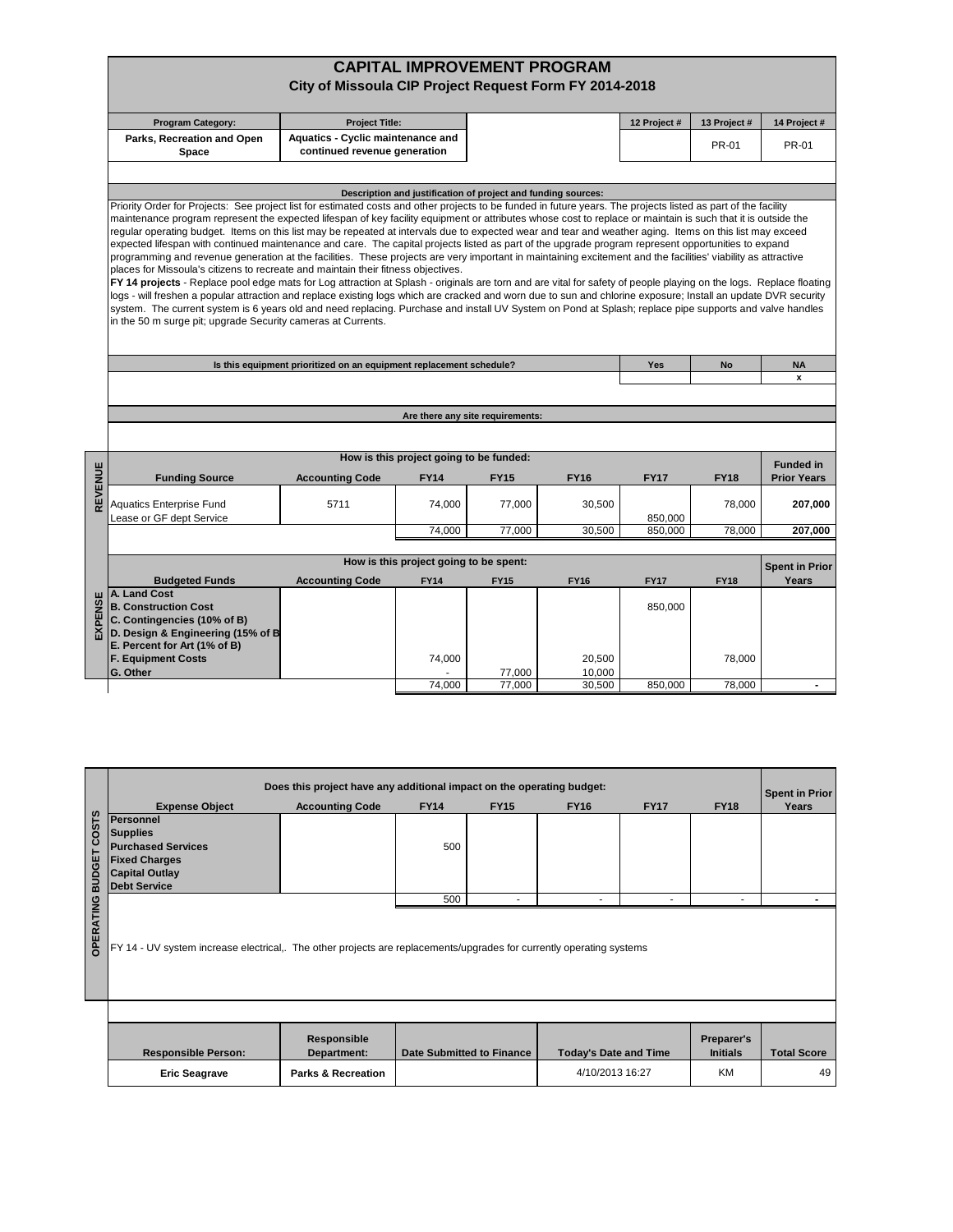|                                                                                                                                                                                                                                                                                        |                                                                   |                           |    | <b>CAPITAL IMPROVEMENT PROGRAM</b>                                                                                                                                                                                                                                                                                                                                                                                                                        |                |                              |  |
|----------------------------------------------------------------------------------------------------------------------------------------------------------------------------------------------------------------------------------------------------------------------------------------|-------------------------------------------------------------------|---------------------------|----|-----------------------------------------------------------------------------------------------------------------------------------------------------------------------------------------------------------------------------------------------------------------------------------------------------------------------------------------------------------------------------------------------------------------------------------------------------------|----------------|------------------------------|--|
|                                                                                                                                                                                                                                                                                        |                                                                   |                           |    | <b>Project Rating</b><br>(See C.I.P. Instructions For Explanation of Criteria)                                                                                                                                                                                                                                                                                                                                                                            |                |                              |  |
| <b>Program Category:</b>                                                                                                                                                                                                                                                               | <b>Project Title:</b>                                             |                           |    |                                                                                                                                                                                                                                                                                                                                                                                                                                                           |                | 13 Project #                 |  |
| Parks, Recreation<br>and Open Space                                                                                                                                                                                                                                                    | Aquatics - Cyclic maintenance and<br>continued revenue generation |                           |    |                                                                                                                                                                                                                                                                                                                                                                                                                                                           |                | <b>PR-01</b>                 |  |
| <b>Qualitative Analysis</b>                                                                                                                                                                                                                                                            |                                                                   | Yes                       | No | <b>Comments</b>                                                                                                                                                                                                                                                                                                                                                                                                                                           |                |                              |  |
| 1. Is the project necessary to meet federal,<br>state, or local legal requirements? This cri-<br>terion includes projects mandated by Court<br>Order to meet requirements of law or other<br>requirements. Of special concern is that the<br>project be accessible to the handicapped. |                                                                   |                           | x  |                                                                                                                                                                                                                                                                                                                                                                                                                                                           |                |                              |  |
| 2. Is the project necessary to fulfill a con-<br>tractual requirement? This criterion includes<br>Federal or State grants which require local<br>participation. Indicate the Grant name and<br>number in the comment column.                                                           |                                                                   |                           | x  |                                                                                                                                                                                                                                                                                                                                                                                                                                                           |                |                              |  |
| 3. Is this project urgently required? Will de-<br>lay result in curtailment of an essential ser-<br>vice? This statement should be checked<br>"Yes" only if an emergency is clearly indi-<br>cated; otherwise, answer "No". If "Yes",<br>be sure to give full justification.           |                                                                   |                           | x  |                                                                                                                                                                                                                                                                                                                                                                                                                                                           |                |                              |  |
| 4. Does the project provide for and/or im-<br>prove public health and/or public safety?<br>This criterion should be answered "No" un-<br>less public health and/or safety can be<br>shown to be an urgent or critical factor.                                                          |                                                                   |                           | x  |                                                                                                                                                                                                                                                                                                                                                                                                                                                           |                |                              |  |
| <b>Quantitative Analysis</b>                                                                                                                                                                                                                                                           |                                                                   | Raw<br>Score<br>Range     |    | <b>Comments</b>                                                                                                                                                                                                                                                                                                                                                                                                                                           | Weight         | <b>Total</b><br><b>Score</b> |  |
| $(0-3)$<br>5. Does the project result in maximum<br>benefit to the community from the<br>3<br>investment dollar?                                                                                                                                                                       |                                                                   |                           |    | Listed items extend the life of equipment and facility infrastructure. Upgraded security<br>for facilities while not in use, and while in use provides visual accounting for patron<br>behavior, and encourages appropriate cash handling by employees. At Splash, tiling the<br>floor adds increased sanitation, decreasing possible shut down due to a cryptosporidium<br>outbreak, and increases the flooring life while decreasing maintenance costs. | 5              | 15                           |  |
| 6. Does the project require speedy<br>implementation in order to assure its<br>maximum effectiveness?                                                                                                                                                                                  |                                                                   | $(0-3)$<br>2              |    | Cyclic maintenance of infrastructure extends the life of infrastructure and reduces<br>operational costs.                                                                                                                                                                                                                                                                                                                                                 |                |                              |  |
| 7. Does the project conserve energy,<br>cultural or natural resources, or reduce<br>pollution?                                                                                                                                                                                         |                                                                   | $(0-3)$<br>$\overline{2}$ |    | Many of the items will reduces the consumption of energy and pollutants.                                                                                                                                                                                                                                                                                                                                                                                  | $\mathbf{3}$   | 6                            |  |
| 8. Does the project improve or expand<br>upon essential City services where such<br>services are recognized and accepted as<br>being necessary and effective?                                                                                                                          |                                                                   | $(0-2)$<br>$\overline{2}$ |    | Being as efficient as possible while still providing a level or security in the quality of<br>recreational water is generally recognized as necessary. Based on broad citizen support<br>and investment it is necessary we commit to cyclic and routine maintenance while also<br>continuing to invest in effective revenue generation amenities.                                                                                                         | $\overline{4}$ | 8                            |  |
| 9. Does the project specifically relate to the<br>City's strategic planning priorities or other<br>plans?                                                                                                                                                                              |                                                                   | $(0-3)$<br>3              |    | City Strategic Goal - Harmonious Environment and Quality of Life for Citizens<br>Business plan (Proforma) for aquatics facilities.                                                                                                                                                                                                                                                                                                                        | 4              | 12                           |  |
|                                                                                                                                                                                                                                                                                        |                                                                   |                           |    | <b>Total Score</b>                                                                                                                                                                                                                                                                                                                                                                                                                                        |                | 49                           |  |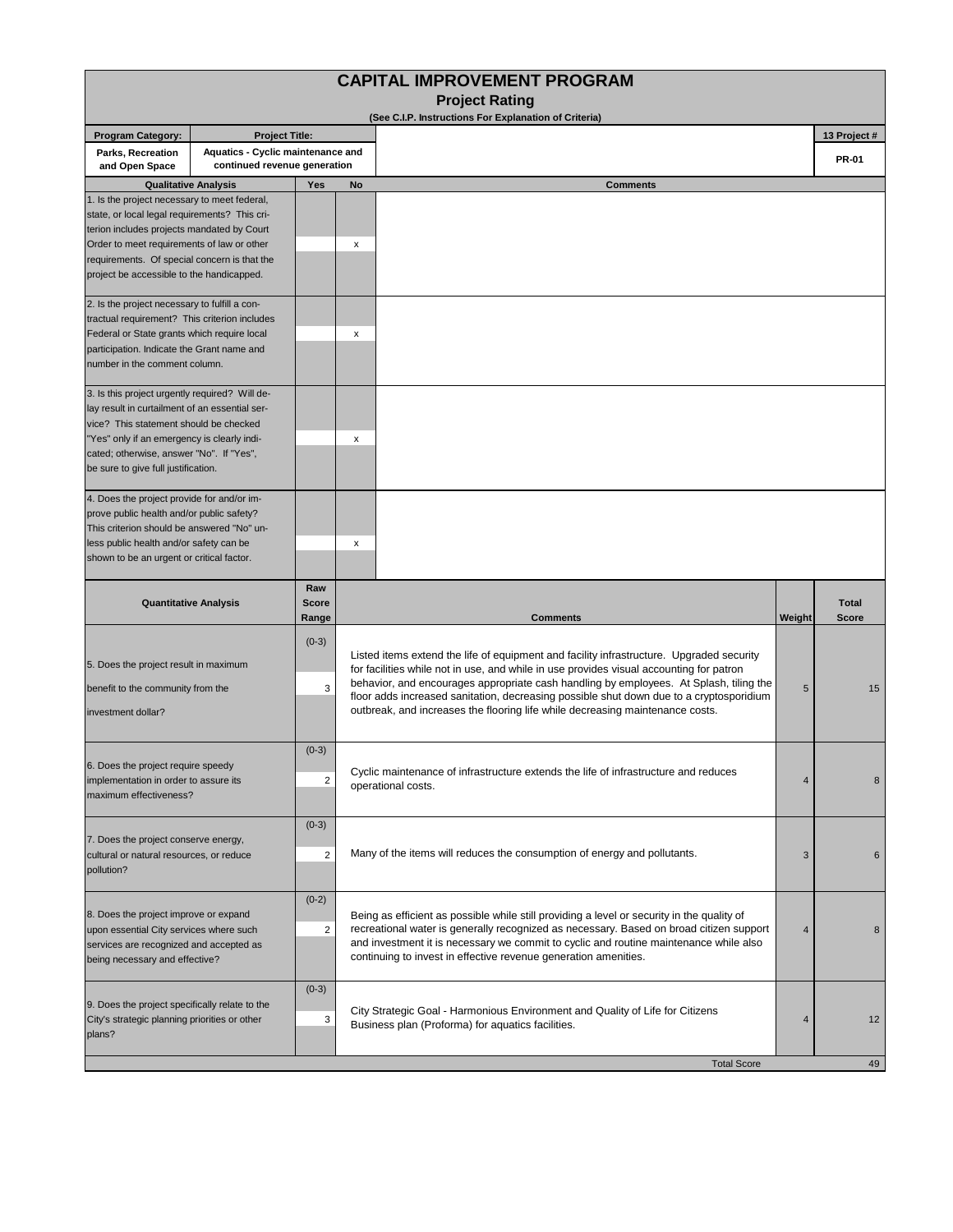| 14 Project #    | <b>Project Title:</b><br><b>Aquatics -</b> |                                                                                                                                                                                                                                                                                                                                                                                                                                                                                                                                                                                                                                                                                                                                                                                                                                                                                                                                                                                                                                                                                     |
|-----------------|--------------------------------------------|-------------------------------------------------------------------------------------------------------------------------------------------------------------------------------------------------------------------------------------------------------------------------------------------------------------------------------------------------------------------------------------------------------------------------------------------------------------------------------------------------------------------------------------------------------------------------------------------------------------------------------------------------------------------------------------------------------------------------------------------------------------------------------------------------------------------------------------------------------------------------------------------------------------------------------------------------------------------------------------------------------------------------------------------------------------------------------------|
| <b>PR-01</b>    | Cyclic                                     |                                                                                                                                                                                                                                                                                                                                                                                                                                                                                                                                                                                                                                                                                                                                                                                                                                                                                                                                                                                                                                                                                     |
| Date            | Author                                     | <b>Notes</b>                                                                                                                                                                                                                                                                                                                                                                                                                                                                                                                                                                                                                                                                                                                                                                                                                                                                                                                                                                                                                                                                        |
| FY 12 (Revised) | E. Seagrave                                | Tile at Splash locker room is crucial due to floors current condition - in 2008 installed tile at Currents. The tile greatly<br>increases sanitation (less bacteria growth or transmittal of disease), is more attractive (cleaner appearance = revenue)<br>and safe (low slip) Cost benefit analysis: Tile decreases daily and seasonal maintenance. The current applied flooring<br>has lasted for 5 seasons. A tile flooring can often last for 20 or more years. Installing tile will spare the cost of<br>refinishing the current flooring 5 times during a 20 year time period. Improved sanitation and appearance will result in<br>more repeat visits to the facility. Payback for this project would be 10 years, possibly sooner.                                                                                                                                                                                                                                                                                                                                         |
| FY 13           | E. Seagrave                                | The purchase and installation of a Concession Truck for use primarily at Splash will enable the facility to make<br>additional revenue through food sales. The original Pro Forma plan called for the inclusion of a grill at Splash for<br>hamburger sales. Due to construction and code issues, the grill idea was removed from the plans during construction.<br>The value of the product remains and a grill will allow the facility to host more afterhours rentals, provide more dinner<br>sales. A mobile unit could be used after hours and on the shoulder seasons for special events. The current menu is<br>primarily a lunch menu. A grill in the concessions building will also require the installation of a sizable fan and cooling<br>system for the area. Cost Benefit: Cost benefit analysis has determine the profitability margin with the addition of a<br>grill to be approximately \$160,000 of additional sales per season. Payback on this investment would be realized in one<br>years time. Also, see additional reach on tab Concession Truck Research. |

| FY 13 | E. Seagrave | The slide tubes at Splash Montana and Currents are aging. They are made up of conjoined sections and the gaps where<br>the sections meet are filled and sanded smooth for a nice ride. As the plastic is exposed to continued chlorinated water,<br>the plastic becomes softened and is susceptible to damage from various clothing items such as the rivets that are<br>popular on today's swim apparel. Rivets cause scrapes and runnels that can be felt on the skin of riders. As the tubes<br>are exposed to cooling and heating cycles, and the ground supporting the structures settles, the joints move and create<br>ridges that can also be felt by riders. The end result is reduced number of repeated trips down the slides, thus taking<br>away from the desire to return to the facility for continued recreational fitness opportunities. Repair to the slides will<br>require travel expenses for individuals with re-finishing experience so it will be a cost savings to have slides at both<br>facilities done at one time. ****Cost Benefit: Splash revenue has averaged \$530,000 annually over the past 3 years.<br>Attendance has averaged 90,000 for each year. Average visitor spends about \$6 per visit, including food, merchandise.<br>An increase of just 900 visits each year (a tenth of a percent of the average total) would pay off the investment in 2<br>years. The slides are a critical component to the revenue formula. |
|-------|-------------|-------------------------------------------------------------------------------------------------------------------------------------------------------------------------------------------------------------------------------------------------------------------------------------------------------------------------------------------------------------------------------------------------------------------------------------------------------------------------------------------------------------------------------------------------------------------------------------------------------------------------------------------------------------------------------------------------------------------------------------------------------------------------------------------------------------------------------------------------------------------------------------------------------------------------------------------------------------------------------------------------------------------------------------------------------------------------------------------------------------------------------------------------------------------------------------------------------------------------------------------------------------------------------------------------------------------------------------------------------------------------------------------------------------------------------------------------------------------|
|       |             |                                                                                                                                                                                                                                                                                                                                                                                                                                                                                                                                                                                                                                                                                                                                                                                                                                                                                                                                                                                                                                                                                                                                                                                                                                                                                                                                                                                                                                                                   |

| <b>Date</b>  | <b>Author</b> | <b>Notes</b>                                                                                                                                                                                                             |
|--------------|---------------|--------------------------------------------------------------------------------------------------------------------------------------------------------------------------------------------------------------------------|
| <b>FY 14</b> | E. Seagrave   | In FY 11 the UV Systems was installed at Currents on the pool water circulation line. As a direct result of the                                                                                                          |
|              |               | installation, the water quality at the pools has made maintenance easier. The combined chlorine                                                                                                                          |
|              |               | (Chloramines) readings max at .4 ppm since the installation, whereas in previous years the readings were                                                                                                                 |
|              |               | at .8 to 1.0 ppm by this time of year (March 2011). This indicates the facility has fewer chloramines particles                                                                                                          |
|              |               | in the air, and patrons and staff are inhaling fewer fumes from the pool water sanitation process. The unit                                                                                                              |
|              |               | also provides a greater security against the possible introduction of cryptosporidium into the water.<br>The request for spending an additional \$40,000 to install a similar system on the Pond at Splash is directly   |
|              |               | related to the increased security a UV system provides against the possible introduction of cryptosporidium                                                                                                              |
|              |               | into the water from an affected individual. A cryptosporidium outbreak (defined by the Montana Dept of                                                                                                                   |
|              |               | Health as 2 confirmed cases) could lead to the health department close down of the pools and even                                                                                                                        |
|              |               | installation of a UV system prior to re-opening). As the 50m pool and the River have fewer fecal release                                                                                                                 |
|              |               | incidents (zero to date since the opening of the pools as opposed to 10 to 15 per season in the Pond) at this                                                                                                            |
|              |               | time we are not requesting funding to install a unit on those bodies of water.                                                                                                                                           |
|              |               |                                                                                                                                                                                                                          |
|              |               |                                                                                                                                                                                                                          |
|              |               |                                                                                                                                                                                                                          |
|              |               | The log walk is a very popular attraction at Splash. Children and adults are challenged to keep their                                                                                                                    |
|              |               | balance as they walk across the logs. There is the possibility of a slip and fall and collision with the pool                                                                                                            |
|              |               | edge, we have removable mats to cushion the impact No lasting or serious injury reported. These mats tore<br>last year and have been held together by the ingenuity of staff to ensure continued safety for log walkers. |
|              |               | This amount is the replacement cost for replacing 4 mats.                                                                                                                                                                |
| <b>FY 14</b> | E. Seagrave   |                                                                                                                                                                                                                          |
|              |               | As stated above the log walk is a very popular. The logs are made of a cushion substance and have existed                                                                                                                |
|              |               | for 6 seasons in full sun and chlorine and are now worn, cracked, and pitted. Need to replace the logs with                                                                                                              |
|              |               | either new logs or a similar balance attraction such as a lily-pad or turtles. Cost Benefit: This will help to                                                                                                           |
|              |               | retain revenue at Splash and freshen a popular attraction                                                                                                                                                                |
| <b>FY 14</b> | E. Seagrave   |                                                                                                                                                                                                                          |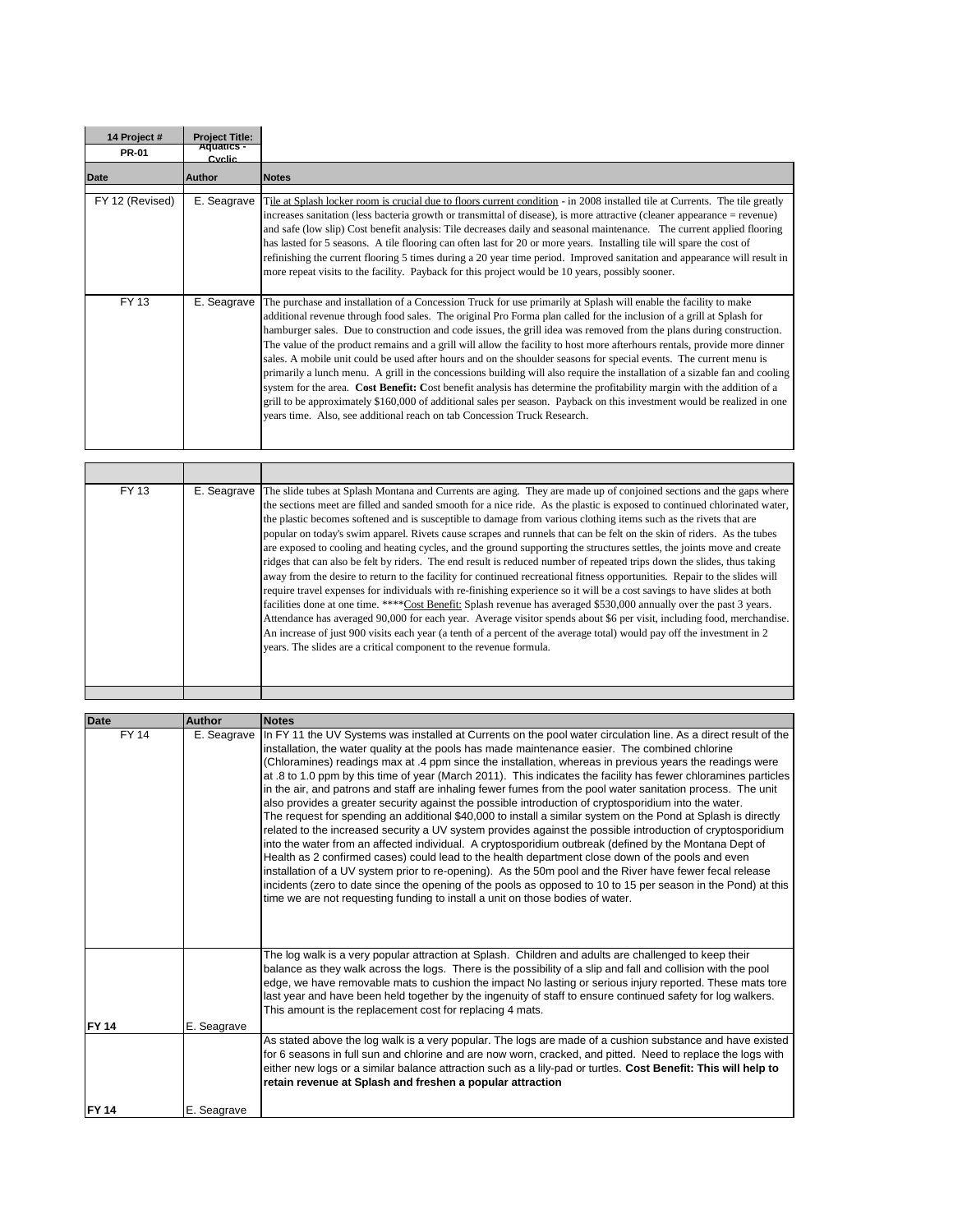| FY <sub>14</sub> | E. Seagrave | The surge pit is a part of the 50m pool. The material in the pit must be able to handle the immersion. Currently there                                                                                                         |
|------------------|-------------|--------------------------------------------------------------------------------------------------------------------------------------------------------------------------------------------------------------------------------|
|                  |             | are metal brackets that are installed to support the 8 inch plastic pipe that are made of non-resistant metals. We are                                                                                                         |
|                  |             | investigating alternative sealants or treatments for these bracket. If no other cost effective option presents itself we will                                                                                                  |
|                  |             | need to replace these brackets. The installation of a float valve assembly that will close the main drain valve as the                                                                                                         |
|                  |             | number of swimmers in the pool increase will contribute to increased skimming of the pool from the top of the water,                                                                                                           |
|                  |             | where the grease and other contaminants that swimmers bring into the water resides. This will improve water clarity                                                                                                            |
|                  |             | even during busy times.                                                                                                                                                                                                        |
|                  |             | Cost Benefit: Maintaining the water clarity will result in more extended stays each day. Extended stays mean more                                                                                                              |
|                  |             | opportunity for food and beverage sales at the Cafe.                                                                                                                                                                           |
|                  |             |                                                                                                                                                                                                                                |
|                  |             |                                                                                                                                                                                                                                |
| <b>FY 15</b>     | E. Seagrave | Replace Splash security NVR with or comparable to the Vision Hybrid Network Video Recorder (NVR). System to<br>provide integration and recording for both analog and IP video surveillance cameras so we don't have to upgrade |

cameras.

| <b>Date</b>  | <b>Author</b> | <b>Notes</b>                                                                                                                                                                                                                                                                                                                                                                                                                                                                                                                                                                                                                                                                                                                                                                                                                                                                                                                                                                                                                                                                                                                                                                                                                                                                                                                                                                                                                                                                                                                                                                                                       |
|--------------|---------------|--------------------------------------------------------------------------------------------------------------------------------------------------------------------------------------------------------------------------------------------------------------------------------------------------------------------------------------------------------------------------------------------------------------------------------------------------------------------------------------------------------------------------------------------------------------------------------------------------------------------------------------------------------------------------------------------------------------------------------------------------------------------------------------------------------------------------------------------------------------------------------------------------------------------------------------------------------------------------------------------------------------------------------------------------------------------------------------------------------------------------------------------------------------------------------------------------------------------------------------------------------------------------------------------------------------------------------------------------------------------------------------------------------------------------------------------------------------------------------------------------------------------------------------------------------------------------------------------------------------------|
| <b>FY15</b>  | E. Seagrave   | Bus or Van - Lease, Grant, or Partnership Program. Provides for a place holder with cost benefit analysis<br>still needing to be done. Parking at Splash Montana is troublesome on the busy days. Neighbors are upset<br>with the number of cars parked in front of their houses, and the trash that accompanies this parking. Also,<br>the number of children crossing the street to get to their parked car or walking through the parking lot, which<br>extends well beyond the confines of the facility and still is not enough, increases the possibility of a collision.<br>With gas prices being predicted to climb back and in an effort to reduce greenhouse gas emissions, staff<br>would like to explore the option to offer a bus ride to the pool. A short bus or van would benefit the entire<br>recreation department by picking children up at neighborhood parks and schools and transporting to the<br>programs. During the fall, winter, and spring the vehicle would be used to pick up senior citizens from<br>assisted living facilities. This provides an opportunity during the cold season for easy and economical ride to<br>Currents for a soak in the spa, participation in Pilates or Water Aerobics, and general socialization in a<br>positive and safe environment. Currently the number of requests for this service is not great enough to<br>interest Mountain line, but we believe this program is the type where utilization will increase once the<br>service is provided. Staff will be exploring options with partnerships with business to lease or fund a bus or<br>van. |
|              |               |                                                                                                                                                                                                                                                                                                                                                                                                                                                                                                                                                                                                                                                                                                                                                                                                                                                                                                                                                                                                                                                                                                                                                                                                                                                                                                                                                                                                                                                                                                                                                                                                                    |
| <b>Date</b>  | <b>Author</b> | <b>Notes</b>                                                                                                                                                                                                                                                                                                                                                                                                                                                                                                                                                                                                                                                                                                                                                                                                                                                                                                                                                                                                                                                                                                                                                                                                                                                                                                                                                                                                                                                                                                                                                                                                       |
| <b>FY 15</b> | E. Seagrave   | Concessions Food and Beverage Specific Point of Sale system purchase: The existing software used at the concessions<br>is a smaller component of the software currently used and functions minimally for the needs of a growing concessions<br>operation. We want to purchase a separate system that is designed with the intent of being used in food service. This<br>system would serve to manage the order from the initial entry to the preparation and correct dispersal of the product.<br>Inventory would also be maintained with this system, and we could increase customer service with fewer lost orders<br>and better management of equipment such as ovens, mixers. Cost Benefit: Current system involves hand written notes<br>and contributes to occasional lost orders. An improved food and beverage Point of Sale system would be paperless and<br>would manage the order to achieve better customer service, thus more revenue through satisfied customers and<br>decreased loss through comped meals to achieve customer satisfaction.                                                                                                                                                                                                                                                                                                                                                                                                                                                                                                                                                        |
|              |               |                                                                                                                                                                                                                                                                                                                                                                                                                                                                                                                                                                                                                                                                                                                                                                                                                                                                                                                                                                                                                                                                                                                                                                                                                                                                                                                                                                                                                                                                                                                                                                                                                    |
| <b>FY 15</b> | E. Seagrave   | The current locker set up at Splash Montana and Currents is functional, consisting of unlocked units which patrons<br>can utilize to store their gear as they are swimming. This system is secure if the patron brings their own lock or<br>purchases one from our merchandise sales. Currently the locks are sold at cost, to encourage patrons to lock their items<br>up to prevent stealing. Many customers do not use a lock and the result is the loss of personal items. Another issue is<br>people who use the locker without a lock and limits the availability of a locker. The installation of a several banks of                                                                                                                                                                                                                                                                                                                                                                                                                                                                                                                                                                                                                                                                                                                                                                                                                                                                                                                                                                                        |

would likely occur after 7 to 10 years of operation.

lockers which come with a built in locking system at a cost of a quarter each time you use the lock. This will increase security and decrease the amount an individual has to pay to purchase a lock. **Cost Benefit:** The lockers make a small amount of revenue which would cover the cost of maintaining the lockers and may contribute to revenue generation. We would rent the existing banks of lockers to individuals for the season increasing revenue generation. Payback